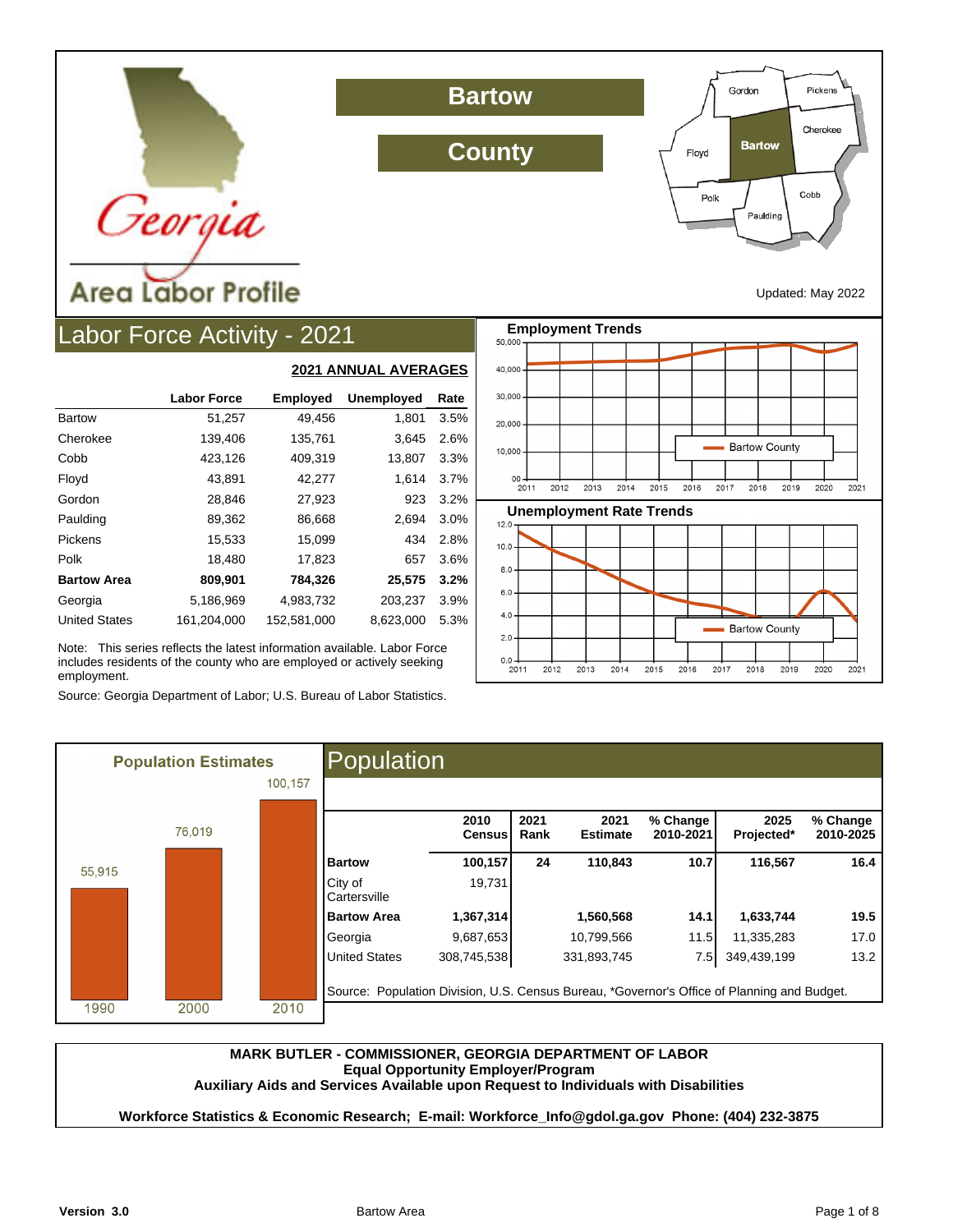### Industry Mix - 4th Quarter of 2021

|                                            | <b>Bartow</b>  |                   | <b>Bartow Area</b> |               |                 |                   |                |               |
|--------------------------------------------|----------------|-------------------|--------------------|---------------|-----------------|-------------------|----------------|---------------|
|                                            | <b>NUMBER</b>  | <b>EMPLOYMENT</b> |                    | <b>WEEKLY</b> | <b>NUMBER</b>   | <b>EMPLOYMENT</b> |                | <b>WEEKLY</b> |
| <b>INDUSTRY</b>                            | OF FIRMS       | <b>NUMBER</b>     | <b>PERCENT</b>     | <b>WAGE</b>   | <b>OF FIRMS</b> | <b>NUMBER</b>     | <b>PERCENT</b> | <b>WAGE</b>   |
| Goods-Producing                            | 500            | 12,250            | 29.0               | 1,271         | 5,682           | 97,076            | 16.4           | 1,547         |
| Agriculture, Forestry, Fishing and Hunting | 22             | 125               | 0.3                | 1,108         | 135             | 711               | 0.1            | 910           |
| Mining, Quarrying, and Oil and Gas         |                |                   |                    |               |                 |                   |                |               |
| Extraction                                 | $\overline{4}$ | 117               | 0.3                | 1,328         | 22              | 463               | 0.1            | 1,438         |
| Construction                               | 313            | 1,970             | 4.7                | 1,365         | 4,010           | 40,360            | 6.8            | 1,697         |
| Manufacturing                              | 161            | 10,038            | 23.8               | 1,254         | 1,515           | 55,540            | 9.4            | 1,446         |
| Food                                       | 6              | 17                | 0.0                | 883           | 97              | 4,781             | 0.8            | 1,074         |
| Beverage and Tobacco Product               | 3              | $\star$           | $\star$            | $\star$       | 35              | 1,080             | 0.2            | 1,402         |
| <b>Textile Mills</b>                       | 12             | 933               | 2.2                | 1,093         | 40              | 3,465             | 0.6            | 1,035         |
| <b>Textile Product Mills</b>               | 11             | $\star$           | $\star$            | $\star$       | 86              | 7,255             | 1.2            | 1,167         |
| <b>Wood Product</b>                        | $\overline{7}$ | 255               | 0.6                | 1,031         | 58              | 1,564             | 0.3            | 1,133         |
| Paper                                      | 3              | $\star$           | $\star$            | $\star$       | 30              | 1,736             | 0.3            | 1,804         |
| Printing and Related Support Activities    | 6              | 29                | 0.1                | 757           | 150             | 1,747             | 0.3            | 1,111         |
| Petroleum and Coal Products                | 2              | $\star$           | $\star$            | $\star$       | 11              | $\star$           | $\star$        |               |
| Chemical                                   | 18             | 1,075             | 2.5                | 1,291         | 133             | 3,895             | 0.7            | 2,499         |
| <b>Plastics and Rubber Products</b>        | 14             | 2,241             | 5.3                | 1,298         | 70              | 5,681             | 1.0            | 1,254         |
| Nonmetallic Mineral Product                | 11             | 143               | 0.3                | 3,318         | 87              | 1,608             | 0.3            | 1,497         |
| <b>Primary Metal</b>                       | 4              | 637               | 1.5                | 1,633         | 17              | 1,438             | 0.2            | 1,581         |
| <b>Fabricated Metal Product</b>            | 16             | 410               | 1.0                | 1,092         | 196             | 4,362             | 0.7            | 1,365         |
| Machinery                                  | 11             | 487               | 1.2                | 1,454         | 118             | 2,688             | 0.5            | 1,550         |
| <b>Computer and Electronic Product</b>     | $\overline{4}$ | 245               | 0.6                | 959           | 82              | 1,202             | 0.2            | 1,787         |
| Electrical Equipment, Appliance, and       |                |                   |                    |               |                 |                   |                |               |
| Component                                  | 5              | 64                | 0.2                | 1,436         | 34              | 739               | 0.1            | 1,844         |
| <b>Transportation Equipment</b>            | 9              | 725               | 1.7                | 1,069         | 48              | 8,557             | 1.4            | 1,774         |
| Furniture and Related Product              | 10             | 89                | 0.2                | 743           | 78              | 1,989             | 0.3            | 1,041         |
| Miscellaneous                              | 9              | 28                | 0.1                | 950           | 125             | 1,383             | 0.2            | 1,389         |
| Leather and Allied Product                 | $\mathbf 0$    | $\mathbf 0$       | 0.0                | 0             | 5               | $\star$           | $\star$        |               |
| Apparel                                    | 0              | 0                 | 0.0                | 0             | 15              | 286               | 0.0            | 1,051         |
| <b>Service-Providing</b>                   | 1,872          | 24,775            | 58.7               | 932           | 36,991          | 429,326           | 72.7           | 1,257         |
| <b>Utilities</b>                           | 2              |                   | $\star$            | $\star$       | 43              | 1,969             | 0.3            | 1,848         |
| <b>Wholesale Trade</b>                     | 146            | 1,660             | 3.9                | 1,380         | 2,653           | 28,743            | 4.9            | 1,830         |
| <b>Retail Trade</b>                        | 359            | 5,225             | 12.4               | 739           | 4,426           | 73,094            | 12.4           | 795           |
| Transportation and Warehousing             | 84             | 2,782             | 6.6                | 1,225         | 940             | 20,559            | 3.5            | 1,115         |
| Information                                | 12             | 102               | 0.2                | 1,097         | 714             | 13,406            | 2.3            | 2,186         |
| Finance and Insurance                      | 120            | 584               | 1.4                | 1,208         | 2,266           | 19,707            | 3.3            | 1,782         |
| Real Estate and Rental and Leasing         | 105            | 397               | 0.9                | 915           | 1,961           | 8,671             | 1.5            | 1,775         |
| Professional, Scientific, and Technical    |                |                   |                    |               |                 |                   |                |               |
| <b>Services</b>                            | 193            | 1,227             | 2.9                | 1,306         | 5,841           | 41,978            | 7.1            | 2,056         |
| Management of Companies and<br>Enterprises | 8              | $\star$           | $\star$            | $\star$       | 182             | 15,635            | 2.6            | 2,244         |
| Administrative and Support and Waste       |                |                   |                    |               |                 |                   |                |               |
| Management and Remediation Services        | 154            | 2,744             | 6.5                | 853           | 2,880           | 47,411            | 8.0            | 859           |
| <b>Educational Services</b>                | 22             | 132               | 0.3                | 983           | 552             | 7,174             | 1.2            | 875           |
| <b>Health Care and Social Assistance</b>   | 248            | 3,317             | 7.9                | 1,078         | 4,038           | 69,604            | 11.8           | 1,445         |
| Arts, Entertainment, and Recreation        | 36             | 671               | 1.6                | 579           | 641             | 8,149             | 1.4            | 1,182         |
| Accommodation and Food Services            | 237            | 4,329             | 10.3               | 437           | 3,214           | 57,127            | 9.7            | 470           |
| Other Services (except Public              |                |                   |                    |               |                 |                   |                |               |
| Administration)                            | 146            | 748               | 1.8                | 913           | 2,721           | 13,656            | 2.3            | 941           |
| Unclassified - industry not assigned       | 209            | 154               | 0.4                | 1,251         | 3,919           | 2,437             | 0.4            | 1,825         |
| <b>Total - Private Sector</b>              | 2,581          | 37,179            | 88.1               | 1,045         | 42,673          | 526,402           | 89.2           | 1,311         |
| <b>Total - Government</b>                  | 81             | 4,998             | 11.9               | 950           | 720             | 63,827            | 10.8           | 1,067         |
| <b>Federal Government</b>                  | 15             | 221               | 0.5                | 1,294         | 114             | 3,690             | 0.6            | 1,531         |
| <b>State Government</b>                    | 23             | 851               | 2.0                | 772           | 186             | 10,119            | 1.7            | 971           |
| <b>Local Government</b>                    | 43             | 3,926             | 9.3                | 969           | 420             | 50,018            | 8.5            | 1,052         |
| <b>ALL INDUSTRIES</b>                      | 2,662          | 42,177            | 100.0              | 1,034         | 43,393          | 590,228           | 100.0          | 1,284         |
| <b>ALL INDUSTRIES - Georgia</b>            |                |                   |                    |               | 351,397         | 4,607,081         |                | 1,294         |

Note: \*Denotes confidential data relating to individual employers and cannot be released. These data use the North American Industrial Classification System(NAICS) categories. Average weekly wage is derived by dividing gross payroll dollars paid to all employees - both hourly and salaried - by the average number of employees who had earnings; average earnings are then divided by the number of weeks in a reporting period to obtain weekly figures. Figures in other columns may not sum accurately due to rounding. All figures are 4th Quarter of 2021.

Source: Georgia Department of Labor. These data represent jobs that are covered by unemployment insurance laws.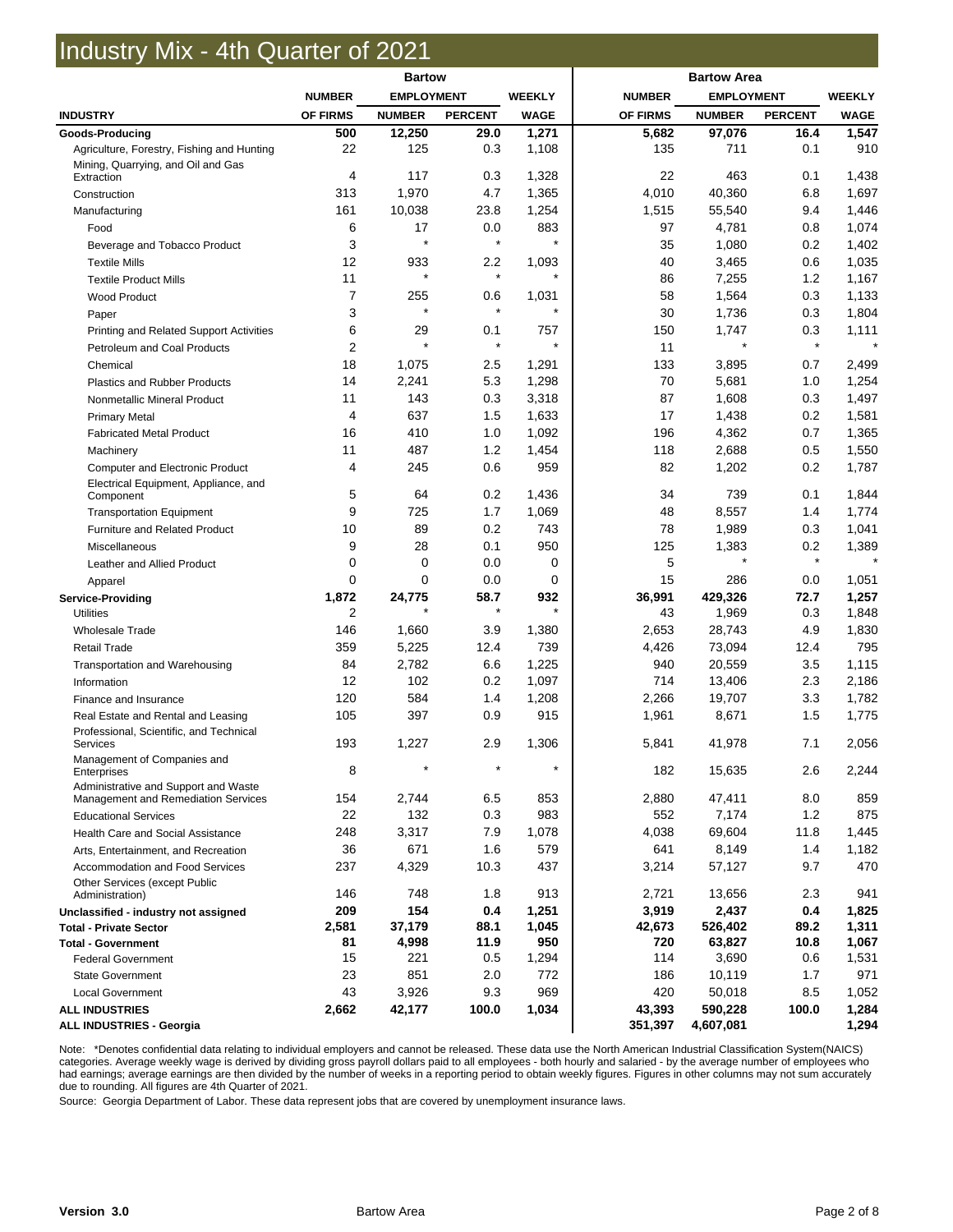### **Bartow Per Capita Income <b>Bartow Industry Mix 2021**

Source: U.S. Bureau of Economic Analysis

### \$42,734 \$39,505 \$38,298 \$37,362 \$35,306 2016 2019 2020 2017 2018

Source: See Industry Mix data on Page 2.

**COUNTY**



### Top Ten Largest Employers - 2021\*

**Bartow** 

1st Choice Staffing Anheuser-Busch Brewing Properties Cartersville Medical Center, LLC Georgia Power Company NOTS Logistics, LLC Scribe America, LLC Shaw Industries Group, Inc. Toyo Tire Voestalpine Automotive Body Parts, Inc. Walmart

\*Note: Represents employment covered by unemployment insurance excluding all government agencies except correctional institutions, state and local hospitals, state colleges and universities. Data shown for the Fourth Quarter of 2021. Employers are listed alphabetically by area, not by the number of employees. Source: Georgia Department of Labor

|                                     | <b>COUNTY</b> |
|-------------------------------------|---------------|
| Cast & Crew Production Payroll, LLC | Cobb          |
| Floyd Healthcare Management, Inc.   | Floyd         |
| Home Depot Services, LLC            | Cobb          |
| Kennesaw State University           | Cobb          |
| Lockheed Martin Corp                | Cobb          |
| Mohawk Carpet Distribution LP       | Gordon        |
| Publix Super Markets, Inc.          | Cobb          |
| The Home Depot                      | Cobb          |
| Walmart                             | Cobb          |
| Wellstar Health System, Inc.        | Cobb          |

#### **Bartow Area**

| <b>Bartow Area</b>    |                |        |        | PERCENT DISTRIBUTION BY AGE |        |        |
|-----------------------|----------------|--------|--------|-----------------------------|--------|--------|
|                       | <b>PERCENT</b> |        |        |                             |        |        |
|                       | OF TOTAL       | 18-24  | 25-34  | $35 - 44$                   | 45-64  | $65+$  |
| Elementary            | 5.1%           | 4.0%   | 5.5%   | 3.9%                        | 3.7%   | 11.6%  |
| Some High School      | 9.6%           | 16.8%  | 8.9%   | 7.0%                        | 7.5%   | 13.8%  |
| High School Grad/GED  | 27.2%          | 33.0%  | 23.6%  | 24.3%                       | 26.9%  | 33.1%  |
| Some College          | 21.8%          | 33.7%  | 21.2%  | 20.3%                       | 20.5%  | 17.7%  |
| College Grad 2 Yr     | 5.9%           | 3.8%   | 6.2%   | 6.3%                        | 7.0%   | 3.6%   |
| College Grad 4 Yr     | 20.9%          | 8.1%   | 25.5%  | 26.5%                       | 22.1%  | 12.4%  |
| Post Graduate Studies | 9.6%           | 0.5%   | 9.1%   | 11.8%                       | 12.3%  | 7.8%   |
| Totals                | 100.0%         | 100.0% | 100.0% | 100.0%                      | 100.0% | 100.0% |

Note: Totals are based on the portion of the labor force between ages 18 - 65+. Some College category represents workers with some college with no degree less than two years.

Source: U.S. Census Bureau - 2010 Decennial Census.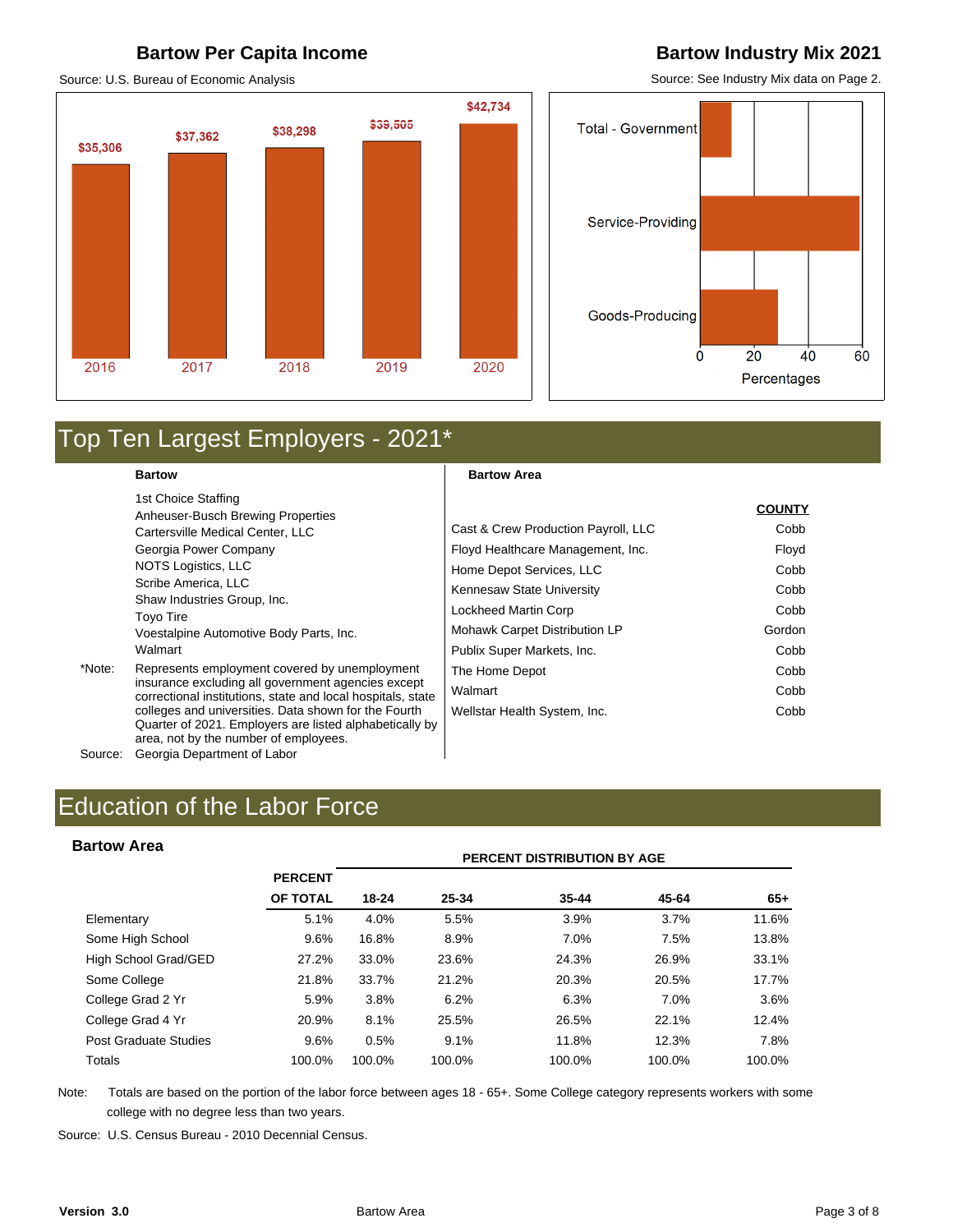## High School Graduates - 2021

|                    | <b>PUBLIC</b><br><b>SCHOOLS</b> | <b>PRIVATE</b><br><b>SCHOOLS*</b> | <b>TOTAL</b> |
|--------------------|---------------------------------|-----------------------------------|--------------|
| <b>Bartow</b>      | 1,193                           | --                                | 1,193        |
| Cherokee           | 2,951                           | --                                | 2,951        |
| Cobb               | 8,413                           | --                                | 8,413        |
| Floyd              | 1,049                           | --                                | 1,049        |
| Gordon             | 693                             | --                                | 693          |
| Paulding           | 2,201                           | --                                | 2,201        |
| Pickens            | 284                             | --                                | 284          |
| Polk               | 485                             | --                                | 485          |
| <b>Bartow Area</b> | 17,269                          | --                                | 17,269       |



Note: Public schools include city as well as county schools systems.

\* Private schools data is not available for 2021 from Georgia Independent School Association.

Source: The Governor's Office of Student Achievement of Georgia.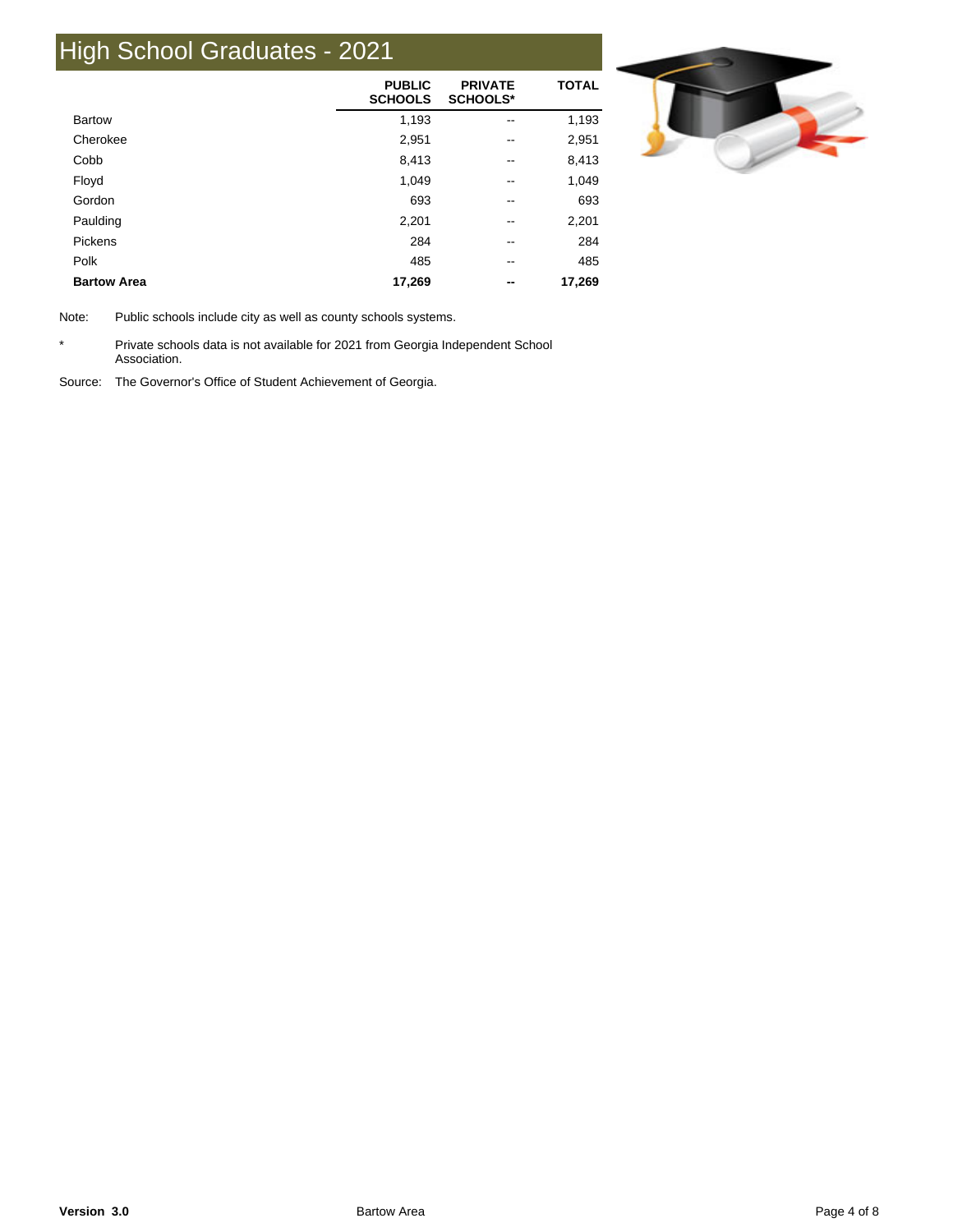#### **Bartow Area**

#### **Cobb**

|              | Fortis College                                                                              | fortis.edu                                        |
|--------------|---------------------------------------------------------------------------------------------|---------------------------------------------------|
|              | Austell Campus (Satellite campus of Chattahoochee Technical College)                        | www.chattahoocheetech.edu                         |
|              | Chattahoochee Technical College                                                             | www.chattahoocheetech.edu                         |
|              | Mountain View Campus (Satellite campus of Chattahoochee Technical<br>College)               | www.chattahoocheetech.edu                         |
|              | Kennesaw State University                                                                   | www.kennesaw.edu                                  |
|              | Shorter University-College of Adult & Professional Programs                                 | www.shorter.edu/professional-education/           |
|              | <b>Strayer University (Cobb Campus)</b>                                                     | www.strayer.edu/georgia/cobb-county               |
| <b>Floyd</b> |                                                                                             |                                                   |
|              | <b>Berry College</b>                                                                        | www.berry.edu                                     |
|              | Aviation Training Center (Satellite campus of Georgia Northwestern<br>Technical College)    | www.gntc.edu                                      |
|              | Georgia Northwestern Technical College                                                      | www.gntc.edu                                      |
|              | Georgia Highlands College                                                                   | www.highlands.edu                                 |
|              | <b>Shorter University</b>                                                                   | www.shorter.edu                                   |
|              | <b>Bartow</b>                                                                               |                                                   |
|              | North Metro Campus (Satellite campus of Chattahoochee Technical<br>College)                 | www.chattahoocheetech.edu                         |
|              | Georgia Highlands College (Heritage Hall Campus)                                            | www.highlands.edu/campus-locations/heritage-hall/ |
|              | <b>Cherokee</b>                                                                             |                                                   |
|              | Canton Campus (Satellite campus of Chattahoochee Technical College)                         | www.chattahoocheetech.edu                         |
|              | Woodstock Campus (Satellite campus of Chattahoochee Technical<br>College)                   | www.chattahoocheetech.edu                         |
|              | <b>Reinhardt University</b>                                                                 | www.reinhardt.edu                                 |
|              | <b>Paulding</b>                                                                             |                                                   |
|              | Paulding Campus (Satellite campus of Chattahoochee Technical College)                       | www.chattahoocheetech.edu                         |
|              | <b>Pickens</b>                                                                              |                                                   |
|              | Appalachian Campus (Satellite campus of Chattahoochee Technical<br>College)                 | www.chattahoocheetech.edu                         |
|              | Gordon                                                                                      |                                                   |
|              | Gordon County Campus (Satellite campus of Georgia Northwestern<br><b>Technical College)</b> | www.gntc.edu                                      |
| Polk         |                                                                                             |                                                   |
|              | Polk County Campus (Satellite campus of Georgia Northwestern Technical<br>College)          | www.gntc.edu                                      |

Note: The colleges and universities listed include public and private institutions. This list is updated periodically as information becomes available.

Source: Integrated Postsecondary Education Data System (IPEDS).

### Technical College Graduates - 2021\*

| <b>PROGRAMS</b>                                                       | <b>TOTAL GRADUATES</b> |      |      |           | <b>PERCENT CHANGE</b> |  |  |
|-----------------------------------------------------------------------|------------------------|------|------|-----------|-----------------------|--|--|
|                                                                       | 2019                   | 2020 | 2021 | 2019-2020 | 2020-2021             |  |  |
| Accounting Technology/Technician and Bookkeeping°                     | 391                    | 435  | 460  | 11.3      | 5.7                   |  |  |
| Administrative Assistant and Secretarial Science, General             | 69                     | 79   | 66   | 14.5      | $-16.5$               |  |  |
| Aircraft Powerplant Technology/Technician°                            | 15                     | 24   | 28   | 60.0      | 16.7                  |  |  |
| Airframe Mechanics and Aircraft Maintenance<br>Technology/Technician° | 2                      | 22   | 17   | 1000.0    | $-22.7$               |  |  |
| Allied Health and Medical Assisting Services, Other <sup>®</sup>      | 35                     | 13   | 15   | $-62.9$   | 15.4                  |  |  |
| Autobody/Collision and Repair Technology/Technician°                  | 53                     | 42   | 32   | $-20.8$   | $-23.8$               |  |  |
| Automobile/Automotive Mechanics Technology/Technician°                | 520                    | 441  | 539  | $-15.2$   | 22.2                  |  |  |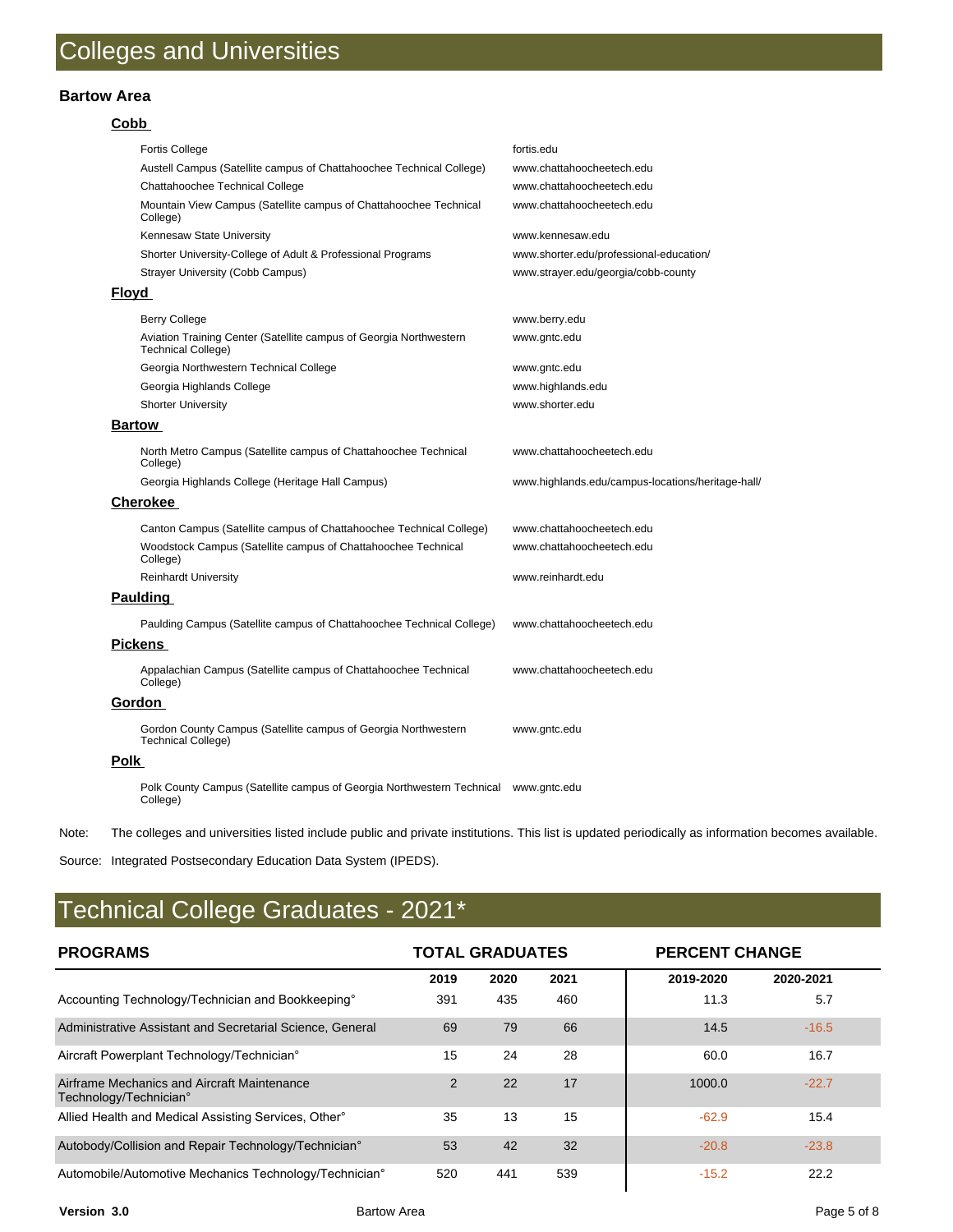# Technical College Graduates - 2021\*

| <b>PROGRAMS</b>                                                                      | <b>TOTAL GRADUATES</b> |                |                | <b>PERCENT CHANGE</b> |           |  |
|--------------------------------------------------------------------------------------|------------------------|----------------|----------------|-----------------------|-----------|--|
|                                                                                      | 2019                   | 2020           | 2021           | 2019-2020             | 2020-2021 |  |
| Business Administration and Management, General <sup>®</sup>                         | 740                    | 749            | 662            | 1.2                   | $-11.6$   |  |
| CAD/CADD Drafting and/or Design Technology/Technician°                               | 36                     | 23             | 30             | $-36.1$               | 30.4      |  |
| Cardiovascular Technology/Technologist                                               | 10                     | 8              | $\overline{7}$ | $-20.0$               | $-12.5$   |  |
| Carpentry/Carpenter°                                                                 | 6                      | 4              | 10             | $-33.3$               | 150.0     |  |
| Child Care and Support Services Management°                                          | 55                     | 21             | 30             | $-61.8$               | 42.9      |  |
| Child Care Provider/Assistant°                                                       | 307                    | 278            | 278            | $-9.4$                | 0.0       |  |
| Clinical/Medical Laboratory Technician                                               | 6                      | $\overline{7}$ | 11             | 16.7                  | 57.1      |  |
| Computer and Information Systems Security/Information<br>Assurance°                  | 104                    | 114            | 187            | 9.6                   | 64.0      |  |
| Computer Installation and Repair Technology/Technician°                              | 218                    | 214            | 155            | $-1.8$                | $-27.6$   |  |
| Computer Programming, Specific Applications°                                         | 49                     | 59             | 47             | 20.4                  | $-20.3$   |  |
| Computer Programming/Programmer, General                                             | 37                     | 54             | 48             | 45.9                  | $-11.1$   |  |
| Cosmetology/Cosmetologist, General°                                                  | 273                    | 413            | 416            | 51.3                  | 0.7       |  |
| Criminal Justice/Police Science°                                                     | 4                      | 13             | 14             | 225.0                 | 7.7       |  |
| Criminal Justice/Safety Studies°                                                     | 135                    | 202            | 217            | 49.6                  | 7.4       |  |
| <b>Culinary Arts/Chef Training</b>                                                   | 15                     | 24             | 13             | 60.0                  | $-45.8$   |  |
| Customer Service Support/Call Center/Teleservice Operation                           | 10                     | 12             | 3              | 20.0                  | $-75.0$   |  |
| Data Entry/Microcomputer Applications, General°                                      | 202                    | 136            | 12             | $-32.7$               | $-91.2$   |  |
| Data Processing and Data Processing<br>Technology/Technician°                        | 81                     | 87             | 35             | 7.4                   | $-59.8$   |  |
| <b>Dental Assisting/Assistant</b>                                                    | 14                     | $\mathbf{1}$   | 27             | $-92.9$               | 2600.0    |  |
| Design and Visual Communications, General <sup>o</sup>                               | 135                    | 149            | 131            | 10.4                  | $-12.1$   |  |
| Diagnostic Medical Sonography/Sonographer and<br><b>Ultrasound Technician</b>        | 15                     | 18             | 19             | 20.0                  | 5.6       |  |
| Drafting and Design Technology/Technician, General®                                  | 60                     | 63             | 32             | 5.0                   | $-49.2$   |  |
| Early Childhood Education and Teaching                                               | 122                    | 135            | 114            | 10.7                  | $-15.6$   |  |
| Electrical, Electronic and Communications Engineering<br>Technology/Technician       | 14                     | 11             | 21             | $-21.4$               | 90.9      |  |
| Electrical/Electronics Equipment Installation and Repair,<br>General <sup>o</sup>    | 39                     | 18             | 3              | $-53.8$               | $-83.3$   |  |
| Electrician°                                                                         | 44                     | 103            | 93             | 134.1                 | $-9.7$    |  |
| Emergency Medical Technology/Technician (EMT<br>Paramedic)°                          | 163                    | 84             | 156            | $-48.5$               | 85.7      |  |
| Entrepreneurship/Entrepreneurial Studies°                                            | 1                      | 2              | 3              | 100.0                 | 50.0      |  |
| Food Preparation/Professional Cooking/Kitchen Assistant°                             | 57                     | 42             | 35             | $-26.3$               | $-16.7$   |  |
| Health Information/Medical Records Technology/Technician°                            | 45                     | 62             | 97             | 37.8                  | 56.5      |  |
| Health Services/Allied Health/Health Sciences, General°                              | 216                    | 493            | 381            | 128.2                 | $-22.7$   |  |
| Heating, Air Conditioning, Ventilation and Refrigeration<br>Maintenance Technology/° | 212                    | 325            | 329            | 53.3                  | 1.2       |  |
| Human Resources Management/Personnel Administration,<br>General <sup>o</sup>         | 102                    | 100            | 96             | $-2.0$                | $-4.0$    |  |
| Industrial Mechanics and Maintenance Technology°                                     | 688                    | 623            | 933            | $-9.4$                | 49.8      |  |
| Instrumentation Technology/Technician°                                               | 62                     | 68             | 87             | 9.7                   | 27.9      |  |
| Interior Design°                                                                     | 132                    | 182            | 104            | 37.9                  | $-42.9$   |  |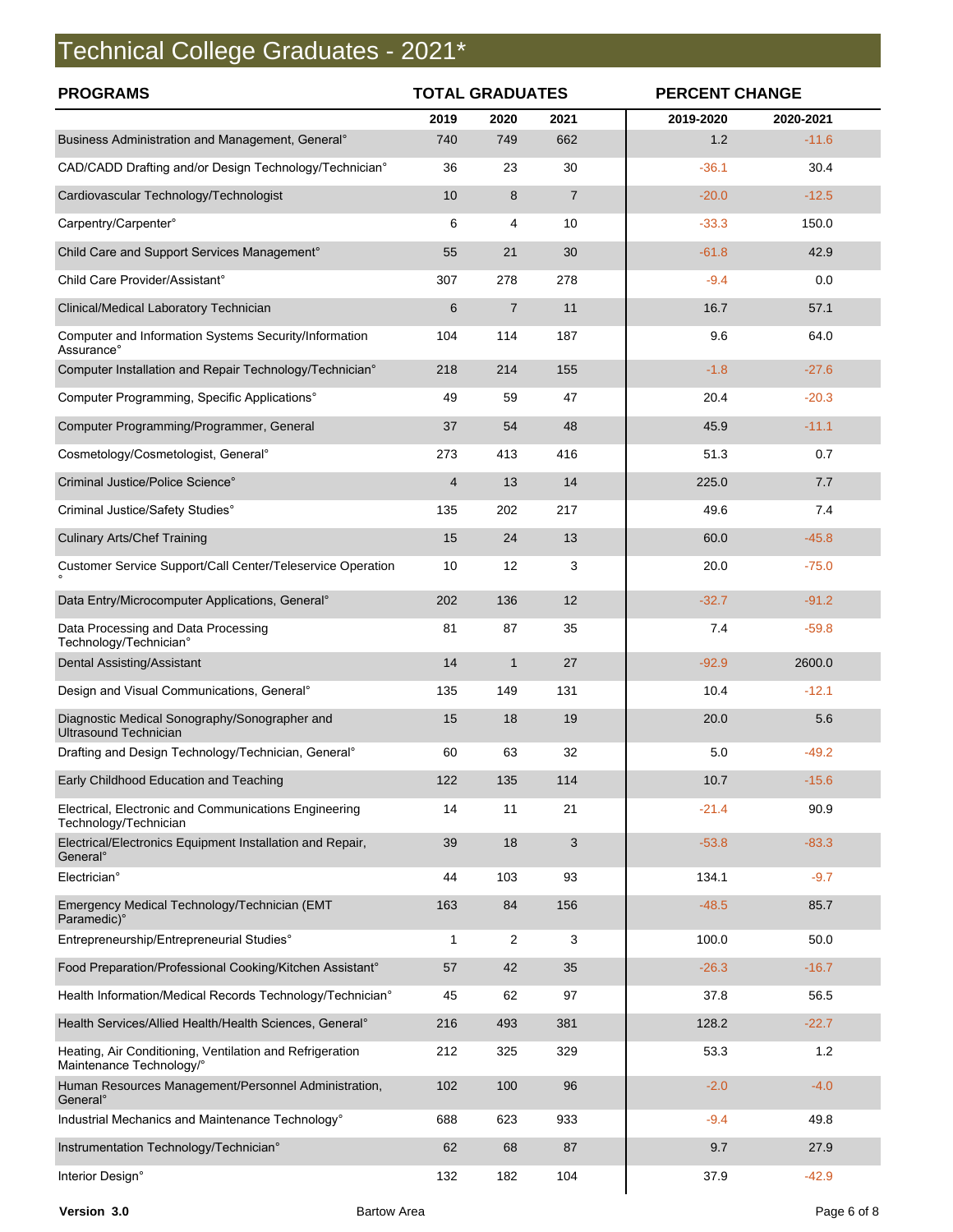### Technical College Graduates - 2021\*

| <b>PROGRAMS</b>                                                             | <b>TOTAL GRADUATES</b> |                |      | <b>PERCENT CHANGE</b> |           |
|-----------------------------------------------------------------------------|------------------------|----------------|------|-----------------------|-----------|
|                                                                             | 2019                   | 2020           | 2021 | 2019-2020             | 2020-2021 |
| Licensed Practical/Vocational Nurse Training                                | 89                     | 90             | 66   | 1.1                   | $-26.7$   |
| Logistics and Materials Management°                                         | 52                     | 89             | 80   | 71.2                  | $-10.1$   |
| Machine Shop Technology/Assistant°                                          | 39                     | 52             | 21   | 33.3                  | $-59.6$   |
| Mammography Technician/Technology°                                          | $\overline{2}$         | 2              | 1    | 0.0                   | $-50.0$   |
| Marketing/Marketing Management, General                                     | 41                     | 41             | 42   | 0.0                   | 2.4       |
| Mechanic and Repair Technologies/Technicians, Other                         | 6                      | 8              | 8    | 33.3                  | 0.0       |
| Mechanical Drafting and Mechanical Drafting CAD/CADD°                       | 14                     | 14             | 9    | 0.0                   | $-35.7$   |
| Medical Insurance Coding Specialist/Coder°                                  | 22                     | 11             | 15   | $-50.0$               | 36.4      |
| Medical Office Assistant/Specialist°                                        | 50                     | 30             | 85   | $-40.0$               | 183.3     |
| Medical/Clinical Assistant                                                  | 62                     | 86             | 70   | 38.7                  | $-18.6$   |
| Network and System Administration/Administrator°                            | 97                     | 79             | 55   | $-18.6$               | $-30.4$   |
| Nursing Assistant/Aide and Patient Care Assistant/Aide°                     | 10                     | 1              | 10   | $-90.0$               | 900.0     |
| <b>Occupational Therapist Assistant</b>                                     | 14                     | 18             | 10   | 28.6                  | $-44.4$   |
| Operations Management and Supervision°                                      | 18                     | 21             | 28   | 16.7                  | 33.3      |
| Physical Therapy Technician/Assistant                                       | 17                     | 21             | 13   | 23.5                  | $-38.1$   |
| Professional, Technical, Business, and Scientific Writing°                  | 2,055                  | 753            | 547  | $-63.4$               | $-27.4$   |
| Radio and Television Broadcasting Technology/Technician°                    | 205                    | 106            | 121  | $-48.3$               | 14.2      |
| Radiologic Technology/Science - Radiographer                                | 33                     | 31             | 30   | $-6.1$                | $-3.2$    |
| Registered Nursing/Registered Nurse                                         | 71                     | 79             | 84   | 11.3                  | 6.3       |
| Respiratory Care Therapy/Therapist                                          | 13                     | 15             | 14   | 15.4                  | $-6.7$    |
| Social Work, Other°                                                         | 38                     | 19             | 25   | $-50.0$               | 31.6      |
| Surgical Technology/Technologist°                                           | 23                     | 49             | 37   | 113.0                 | $-24.5$   |
| Teacher Assistant/Aide°                                                     | 11                     | 12             | 6    | 9.1                   | $-50.0$   |
| Truck and Bus Driver/Commercial Vehicle Operator and<br><b>Instructor</b> ° | 158                    | 95             | 120  | $-39.9$               | 26.3      |
| Web Page, Digital/Multimedia and Information Resources<br>Desig             | $\sqrt{5}$             | $\overline{7}$ | 6    | 40.0                  | $-14.3$   |
| Web Page, Digital/Multimedia and Information Resources<br>Design°           | 12                     | 17             | 32   | 41.7                  | 88.2      |
| Welding Technology/Welder°                                                  | 536                    | 641            | 643  | 19.6                  | 0.3       |

Definition: All graduates except those listed as technical certificates(°) are diploma and degree graduates. Diploma and degree programs are one to two years in length. Technical certificates are less than a year in length. Duplication may occur due to graduates with multiple awards.

Source: Technical College System of Georgia

\*Data shown represents Annual 2019, 2020, and 2021.

Note: Please visit TCSG website for any college configuration changes.